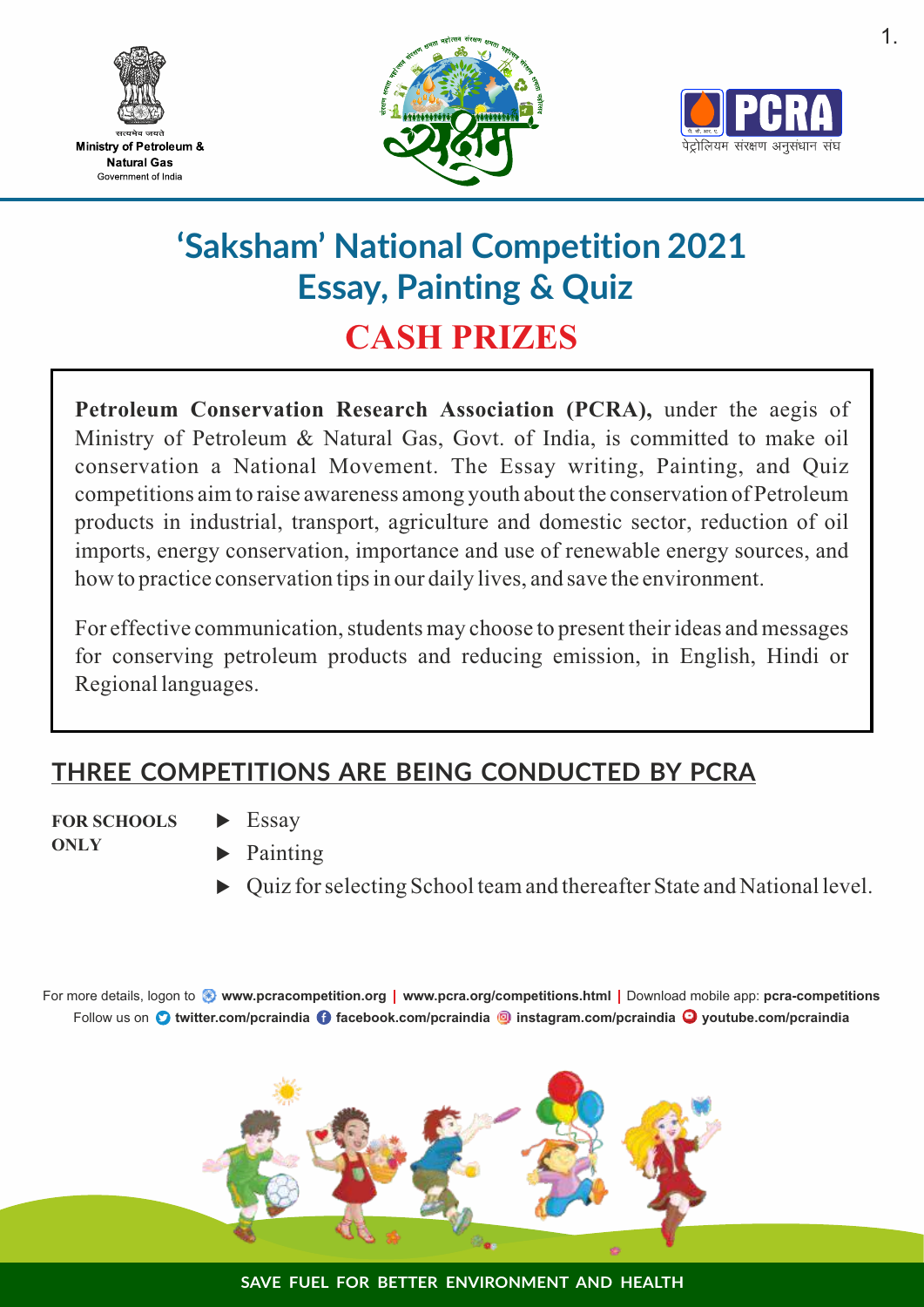# **'SAKSHAM' National Competition 2021**

## **PRIZES**

| <b>ESSAY COMPETITION</b> |                         |                                  |                                               |  |  |
|--------------------------|-------------------------|----------------------------------|-----------------------------------------------|--|--|
| <b>PRIZES</b>            | NO. OF<br><b>PRIZES</b> | <b>PRIZE DETAILS</b>             |                                               |  |  |
| <b>NATIONAL</b>          | 20                      | Cash prize of Rs. 10,000/-       |                                               |  |  |
| <b>STATE</b>             | 1800                    | Cash prize of Rs. 2,000/-        | Top 50 students of each<br>of the 36 State/UT |  |  |
| <b>TOTAL</b>             | 1820                    | Total Cash prize of Rs. 38 Lakhs |                                               |  |  |

| PAINTING COMPETITION |                         |                                         |                                               |  |  |
|----------------------|-------------------------|-----------------------------------------|-----------------------------------------------|--|--|
| <b>PRIZES</b>        | NO. OF<br><b>PRIZES</b> | <b>PRIZE DETAILS</b>                    |                                               |  |  |
| <b>NATIONAL</b>      | 20                      | Cash prize of Rs. 10,000/-              |                                               |  |  |
| <b>STATE</b>         | 1800                    | Cash prize of Rs. 2,000/-               | Top 50 students of each<br>of the 36 State/UT |  |  |
| <b>TOTAL</b>         | 1820                    | <b>Total Cash prize of Rs. 38 Lakhs</b> |                                               |  |  |

| <b>QUIZ COMPETITION</b> |                         |                                           |                                                                  |  |  |
|-------------------------|-------------------------|-------------------------------------------|------------------------------------------------------------------|--|--|
| <b>PRIZES</b>           | NO. OF<br><b>PRIZES</b> | <b>PRIZE DETAILS</b>                      |                                                                  |  |  |
| <b>NATIONAL</b>         | 20                      | Cash prize of Rs. 10,000/-                | 10 teams of<br>2 students each<br>to be awarded                  |  |  |
| <b>STATE</b>            | 720                     | Cash prize of Rs. 2,000/-                 | 10 teams of 2 students<br>each to be awarded in<br>each State/UT |  |  |
| <b>TOTAL</b>            | 740                     | <b>Total Cash prize of Rs. 16.4 Lakhs</b> |                                                                  |  |  |

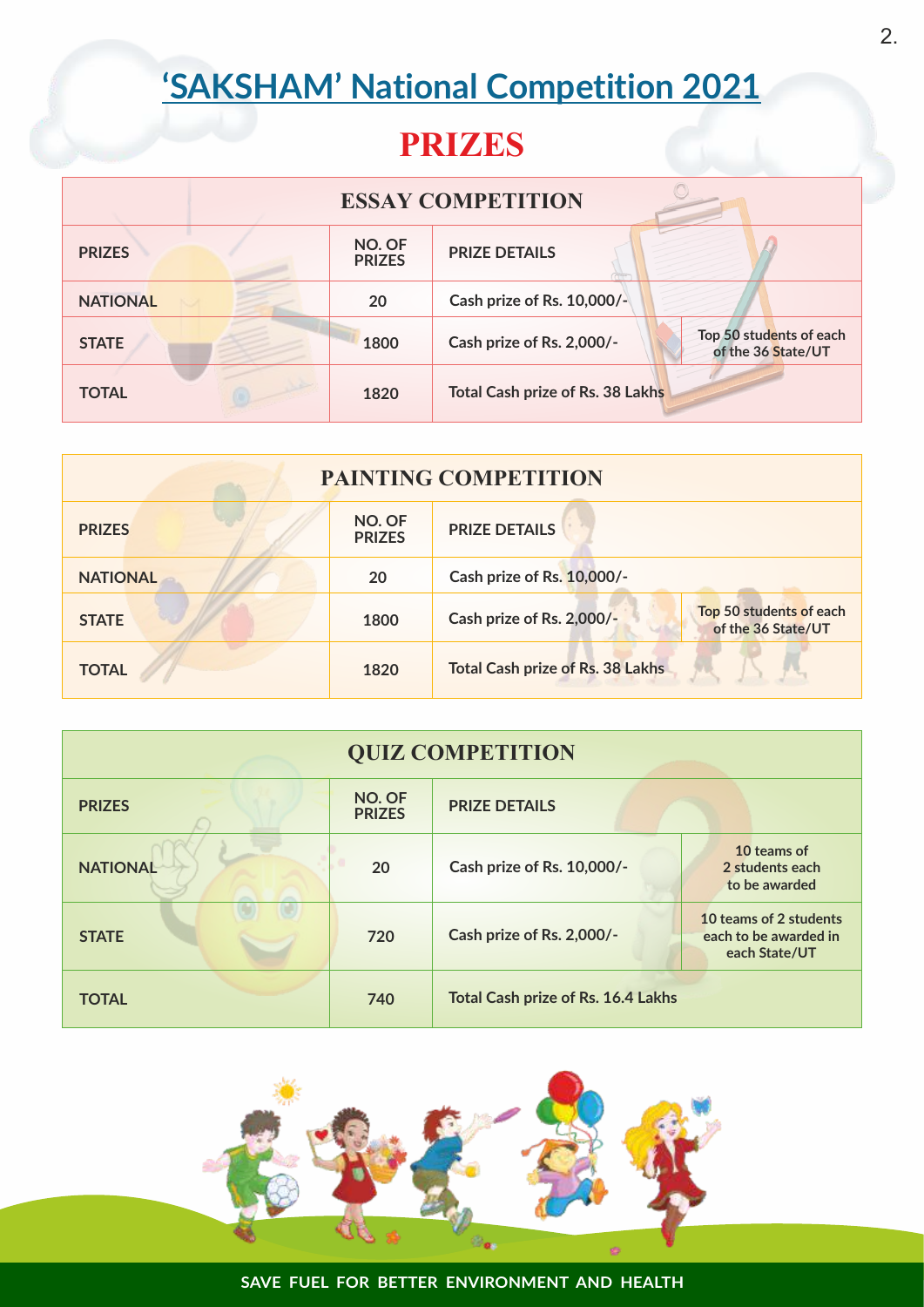### **ESSAY AND PAINTING COMPETITION INSTRUCTIONS**

- 1. Onlythose schools in India which are recognized byCentral & State Boards, can parcipate.
- 2. The school is requested that all eligible (maximum number of) students take part in this competition, as this is in National interest.
- 3. The schools shall register themselves on our portal www.pcracompetitions.org first and then they can register the names of all Students on the same portal www.pcracompetitions.org. All the students can then participate as Individuals in First Round, i.e. School Level Round from their residence or school.
- 4. Schools to conduct Essay competitions in one or more of the following languages- Hindi, English, Assamese, Bengali, Gujarati, Kannada, Kashmiri, Konkani, Malayalam, Manipuri, Marathi, Oriya, Punjabi, Sanskrit, Sindhi, Tamil, Telugu, Urdu, Maithili, Dogri, Nepali, Bodo and Santhali. Only the languages which can be evaluated by school teachers may be permitted by the school.
- 5. Eligibility: Students of classes 7, 8, 9 & 10.
- 6. One student can participate in only one language. However, a student can participate in Essay and Painting both.
- 7. Essay should not exceed 700 words.
- 8. Student must write the essay in his/her own handwriting, and scan/click photo and upload on the webportal (www.pcracompetitions.org) as advised by school, or submit hardcopy to school.

#### 9. Topic: **One Step Towards Green & Clean Energy एक कदम हरत एव वछ ऊजा ं क ओर**

- 10. Participation period: 04.01.2021 to 10.02.2021. Last entry on or before 10.02.2021.
- 11. School is required to evaluate the entries, and select/ upload Best two entries in essay (irrespective of language) and best two entries in painting on our webportal (www.pcracompetitions.org). The selection ofbest 2 entries to be completed bythe school latest by15.02.2021.
- 12. Best two students shortlisted by the school will be invited to participate in State Level Competition which will be conducted online only. Their entries at this level will be evaluated and attractive cash prizes & cerficates will be awarded to Top-50 students of each State/UT.
- 13. The top 5 students of each State/UT for both essay & painting will be invited in online National Level Competition, and the top 20 students in the National level competition will win additional lucrative cash prizes and cerficates.

Please check our web portal www.pcracompetitions.org. For more details contact PCRA on:  $011-26715360$  or email: contact@pcracompetitions.org.

#### **IMPORTANTGUIDELINES**

- 1. The decision of the Jury/Expert committee appointed by PCRA will be final and binding in respect of all matters concerning the competition.
- 2. Plagiarism may lead to cancellation of entry.
- 3. The entries submitted would be the sole property of PCRA, with right to use and right to edit for any purpose it considers appropriate.
- 4. Children of employees of PCRA are not eligible for the prizes.
- 5 Schools should try to hold the competitions and complete the evaluation as early as possible to avoid last minute rush in submission.